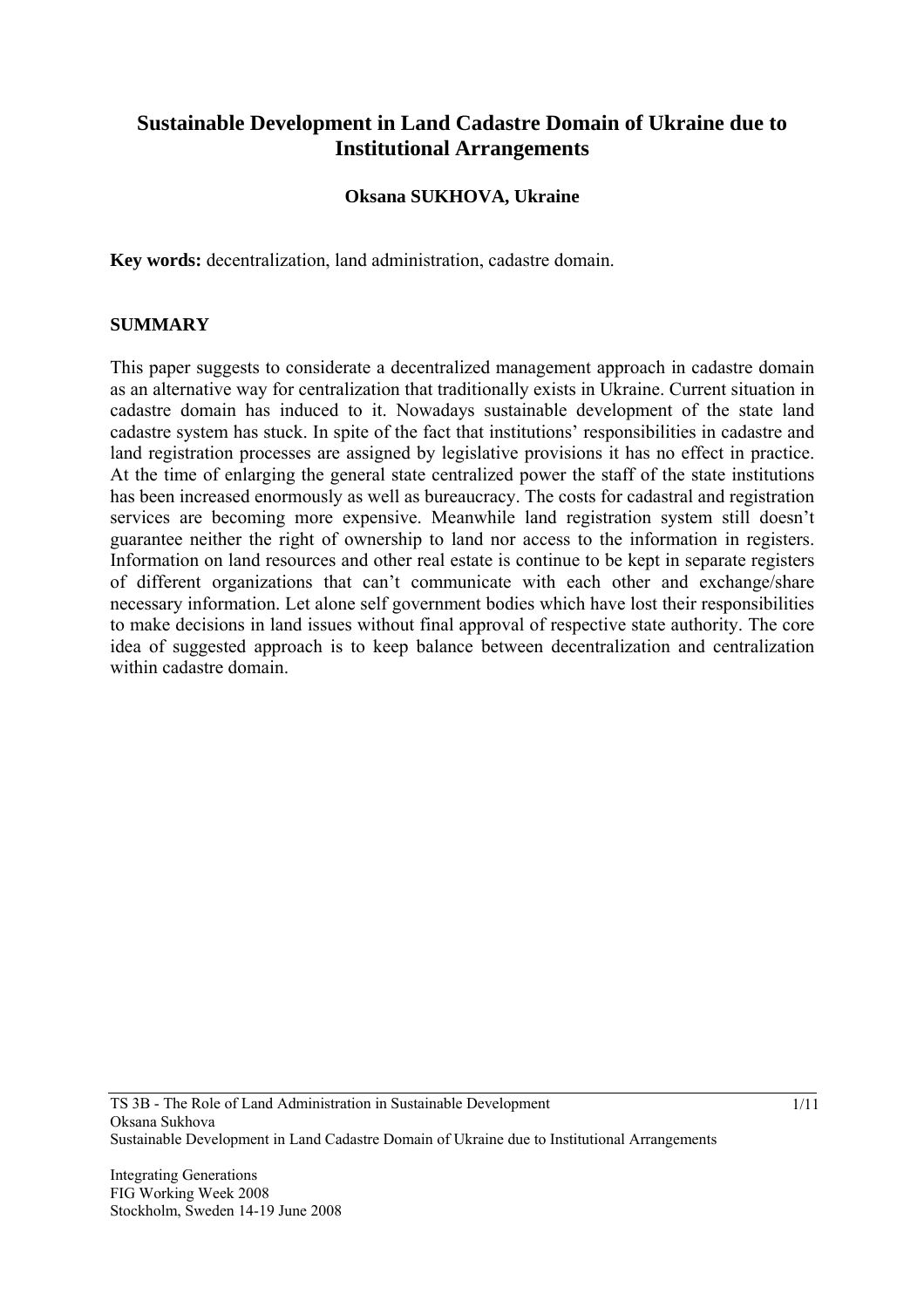# **Sustainable Development in Land Cadastre Domain of Ukraine due to Institutional Arrangements**

### **Oksana SUKHOVA, Ukraine**

# **1. INTRODUCTION**

According to UN Economic Commission for Europe an effective land administration system should be sustainable, affordable, open, meet requirements of all users. Current Ukrainian land administration system less agrees to determined standards. And the reason for that is not only lack of land planning control or land protections arrangements, or mechanisms for simplification of cadastre data capture capturing process as well as title registration procedures. The overall reason for this is a need for changes in land policy approach. For the state with planned economy where one agent of management played the leading role – the centralized approach was well-grounded. While in market economy conditions and development of different forms of ownership to land the leading role of the state in land administration sphere is required to be transformed. The solution is at hand in the capability to use decentralized approach in land administration system. Such approach was not considered in Ukrainian theoretical science since the majority of scientists adhere to the doctrine on handling land administration system under control of the state. However decentralization issues are well researched in the context of responsibilities'distribution between central state authorities and self-government bodies.

In this article it is suggested to consider decentralized management approach in land administration sphere by the example of cadastre domain as one of the most effective multipurpose mechanism in land administration. And also investigate the possibility of keeping balance between central and local authorities' administrative privileges in cadastre domain. Cadastre domain here is considered as a sphere of activity of different organizations which deal with capturing data about land, other real estate, owners and their rights.

### **2. HISTORICAL BACKGROUND FOR DECENTRILISED MANAGEMENT APPROACH**

The history of Ukrainian society testifies state reluctance to leave out of the control local authorities' activities regarding land administration (excluding, probably, some towns of Western Ukraine which were under Magdeburg law in XIII century, or independent territories of Zaporizka Sich in XVII century that were considered by the state as a refuge of robbers which status should be necessarily reformed).

Having studied the world experience and analyzed the activity of independent post-Soviet Ukraine in development of cadastre domain, the author of this article had been convinced in the precision of original policy line regarding equal commissions' differentiation between state and local power. At the beginning of  $90<sup>th</sup>$  market processes in cadastre domain were regulated by legislation in more balanced manner. That is public and private sectors were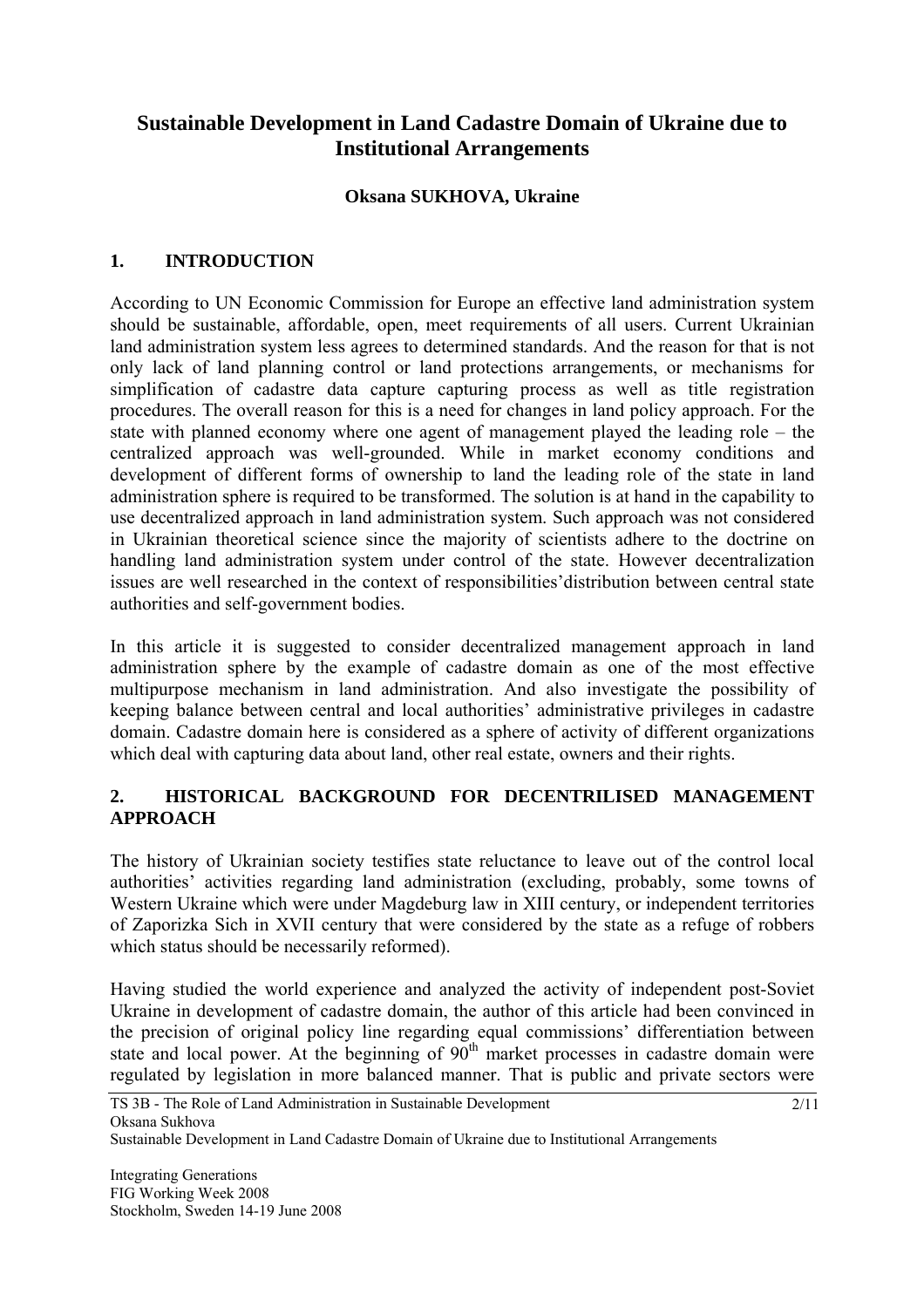involved equally. The strategy of direct management and disposition of municipal assets by self-government authority is legally determined by the Law of USSR on fundamentals of selfgovernment and local economy in USSR as of 1990. Unfortunately, this strategy, in fact, was never completely realized because of the state authorities' aspiration to enhance public administration over the assets of different forms of ownership. As early as 1994 two-level subordination system has been introduced in Ukraine. Local self-government bodies have formed one horizontal line. It has three-level hierarchy structure based on administrativeterritorial system, such as region Radas –> rayon Radas –> village Radas. State administrations which main assignment consists in regulations of local-government activities on behalf of the state have formed a vertical line. They have being subordinated to the President of Ukraine and Cabinet of Ministers of Ukraine. After a while another vertical line of the state power has came into the force that is central government authorities of particular specialization.

The idea of equilibrium power did not pass a time test. By 1997 a tendency to the strict centralization, consolidation of central governmen bodies' hierarchy and loss of commissions by local self-government had been tracked. It had resulted to the transformation of local bodies into powerless formal institutions with duplicate responsibilities. They approve decisions which should be confirmed by the state authority. Except powerlosses issues the problem of making decisions at local level was embarrassed by impossibility to handle material and technical bases without state-bodies sanctions. However Kharkiv economists (http://social.kharkov.ua/page.php?id=43) think the problem in power distribution between local self-government and local state-bodies is artificial. According to the law "…local selfgovernment in Ukraine has enough power to implement their duties in effective way. That is another matter that the main part of these duties is delegated artificially from local stateauthorities to self-government bodies".

# **3. THE NECESSITY Of DECENTRILESED APPROACH APPLICATION IN CADASTRE DOMAIN**

For proper land administration the authorities should operate with reliable data. Knowledge of real property unit value for taxation, quantity and quality of land for land distribution between owners and tenants, land planning, monitoring of ecological situation allow to make decisions for the benefit of the society. Meanwhile the majority of vital important processes should be regulated by the communities exactly at local level. Who knows better the real needs of particular region then people who operate at particular local level? Municipal power is closer to the people and aimed at resolving day-to-day problems. In this context cadastral data serve communities along with the state since the processes of real property purchasing, redistribution, land planning affects each representative of the community.

However, in our case the state is operating for own concern leaving aside people interests. In spite of the fact that state authorities of different levels amass cadastral data the users don't have access to the information. An owner has no reliable information about his ownership, his rights are not protected, and he is involved in a long and expensive process of title registration, which is **not** actually **guaranteed** by the state. Against this background self-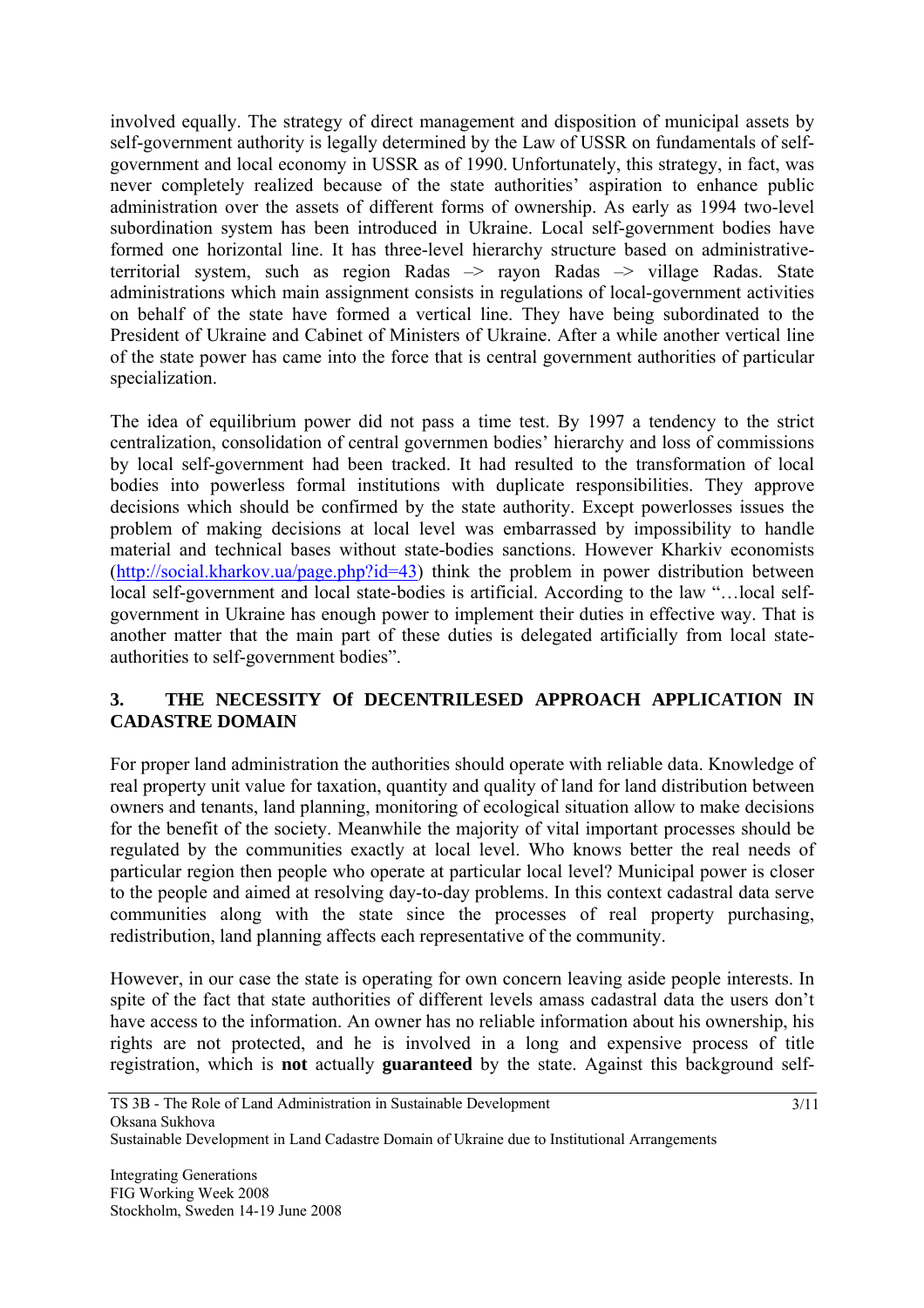government-bodies have began introducing municipal multifunctional cadastral systems with information about land, water, wood resources, transport infrastructure, realizing the need to be involved in land administration process at the territories of own competence. There are examples of Kharkivs'ka, Ivano-Frankivs'ka, Dnipropetrovs'ka regions of Ukraine. This tendency indicates insolvency of existent state cadastre domain to serve its functions and conduce to irrevocable losses of state and local budgets. In support to the statement of the mentioned insolvency is reorganization of central state body responsible for land resources, which took place twice last year.

In the present state of affairs it is important to grasp current situation with distribution of responsibilities between state and local authorities within cadastre domain and suggest improved mechanism for balanced power distribution. In author's opinion it is important to avoid creation of a new or additional organization (s) within existent administrative structure of cadastre domain. The main task is to use existent organizations as much effective as possible and reform an existent structure by means of reducing the number of agencies.

# **4. CURRENT ADMINISTRATIVE STRUCTURE OF CADASTRE DOMAIN**

In cadastre domain of Ukraine the representatives of central state power are:

State Committee of Ukraine on Land Resources – SCULR (which is responsible for land relations and land reform)

- State Land Cadastral Center under the State Committee of Ukraine on Land Resources – SLCC (which is responsible for data capturing for the automated state land cadastre system & title registration),

the Ministry of Justice of Ukraine – MJ (which is responsible for registration of deeds on immovable properties),

State Service on Geodesy, Cartography and Cadastre - SSGCC (responsible for geodetic and cartographic works and collection of geodetic data for cadastre system).

They create a vertical line of centralized state executive power which is under the Cabinet of Ministers of Ukraine. The administrative structure of central power authorities for the most part has a three-level hierarchy with local subordination. For example, SCULR has central – regional – rayon (town) levels. SLCC and MJ have the same hierarchy.

Another vertical line of centralized state power makes up of state administrations with different hierarchy levels. Its structure consists of two levels: oblast – rayon/city. The main duty of these institutions is supervision of local self-government authorities' activities.

Local self-government authorities are represented by Radas which are playing on behalf of communities. They have three-level subordinated vertical. According to the law selfgovernment bodies have responsibilities on immovables data capturing and registration of rights to immovables. These responcibilities are delegated to them from state authorities. In fact these responsibilities are implemented by Bureaus of Technical Inventory (BTI). They act partially on self-government side (if they are in communal ownership) and partially on the private sector side (if they are in private ownership correspondingly). BTI of both forms of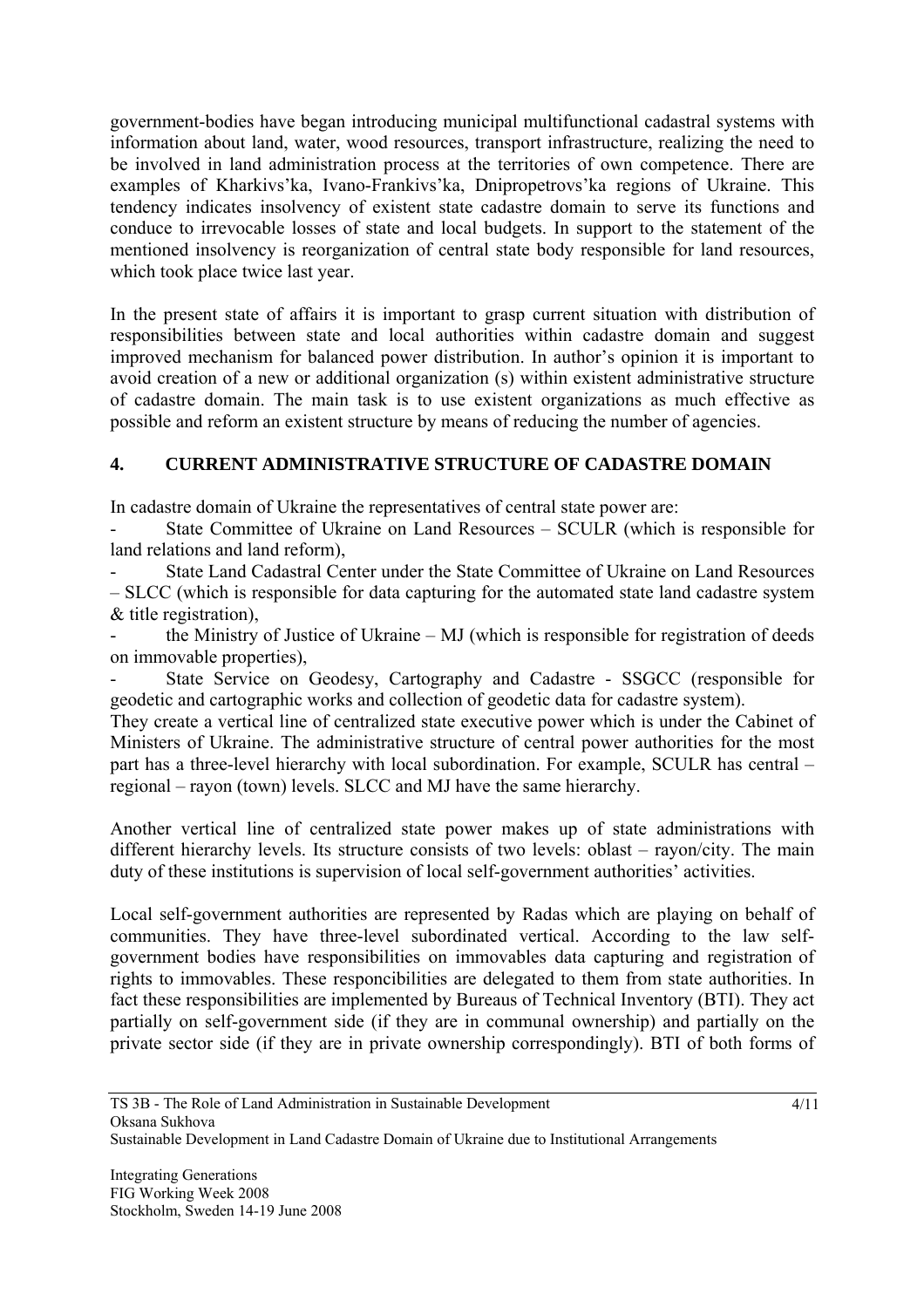ownership deal with immovables data capturing and registration rights to them. Communal BTI work under the local Radas while legally subordinated to MJ.

Private sector is represented by licensed land management, surveying and notary entrepreneur's organizations. The first ones receive licenses from the SСULR, the second ones – from the SSGCC, and the third ones – from the MJ. Current administrative structure of the cadastre domain is presented at the picture  $# 1$ .

Based on the short description we can see that the division of responsibilities for the land and immovables still exists in current cadastre domain (in spite of legislation), as well as dispersal and duplication of responsibilities in cadastral data capturing. Meanwhile there is lack of information exchange between institutions. At the same time the quantity of state authorities' staff, which controls cadastre domain, is increased with time. For example 10 years ago an average quantity of local state authority staff has came up to 28290 people. During the years of independence this figure is increased three times. Another glaring example is State Land Cadastre Center which has employed 5,500 people in total. Only 13% among them deals with registration directly (though according to the law SLCC should deal with title registration exceptionally). At the same time there are more than 10,000 people working at communal and private BTI. The quantity of private notaries is goes up rapidly while dispute with estates not decreased.

Hence it is suggested to create modified administrative structure adhering to balance between centralization and fragmentation of responsibilities in cadastre domain. Modified scheme of administrative structure in cadastre domain is presented at the picture # 2.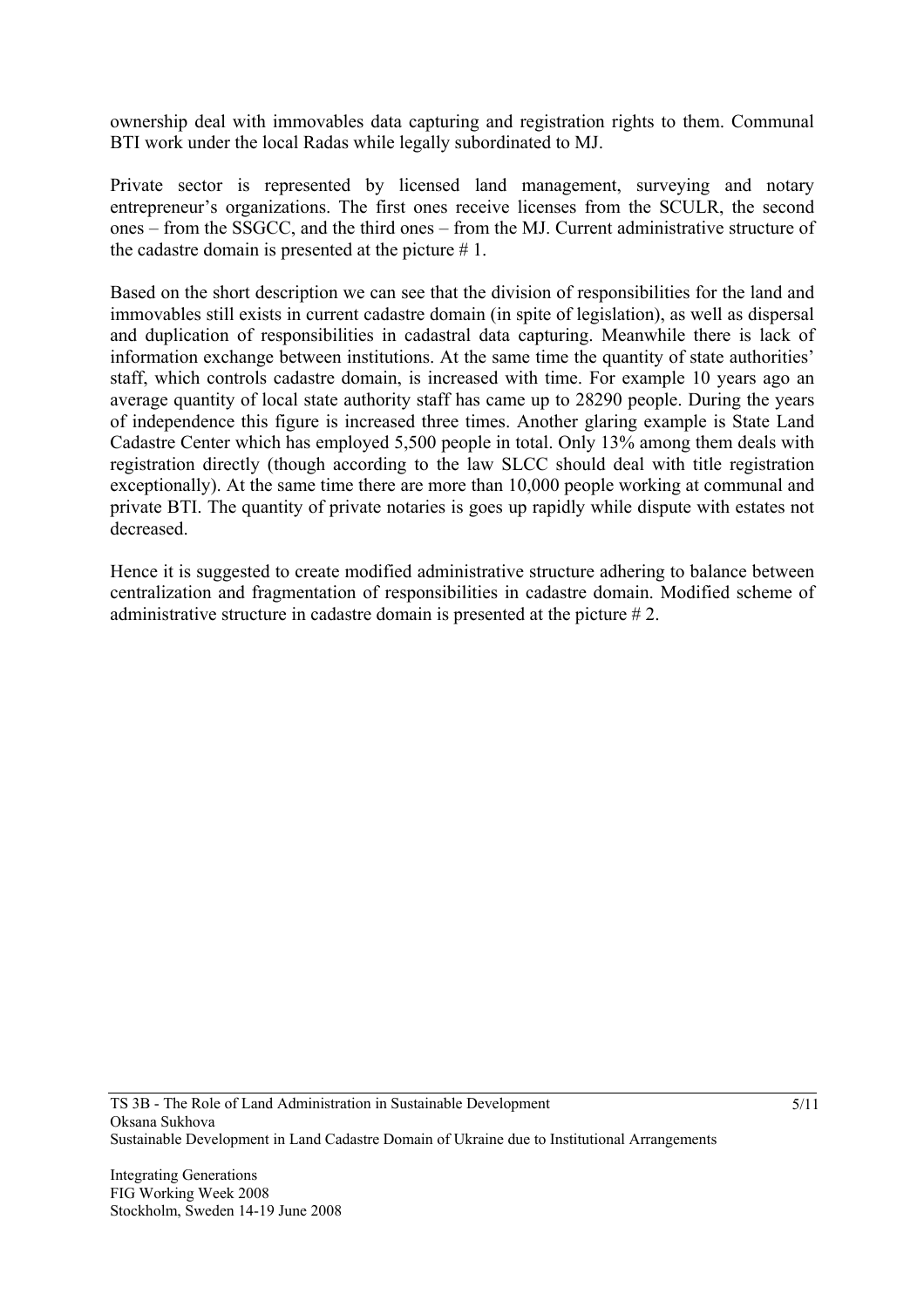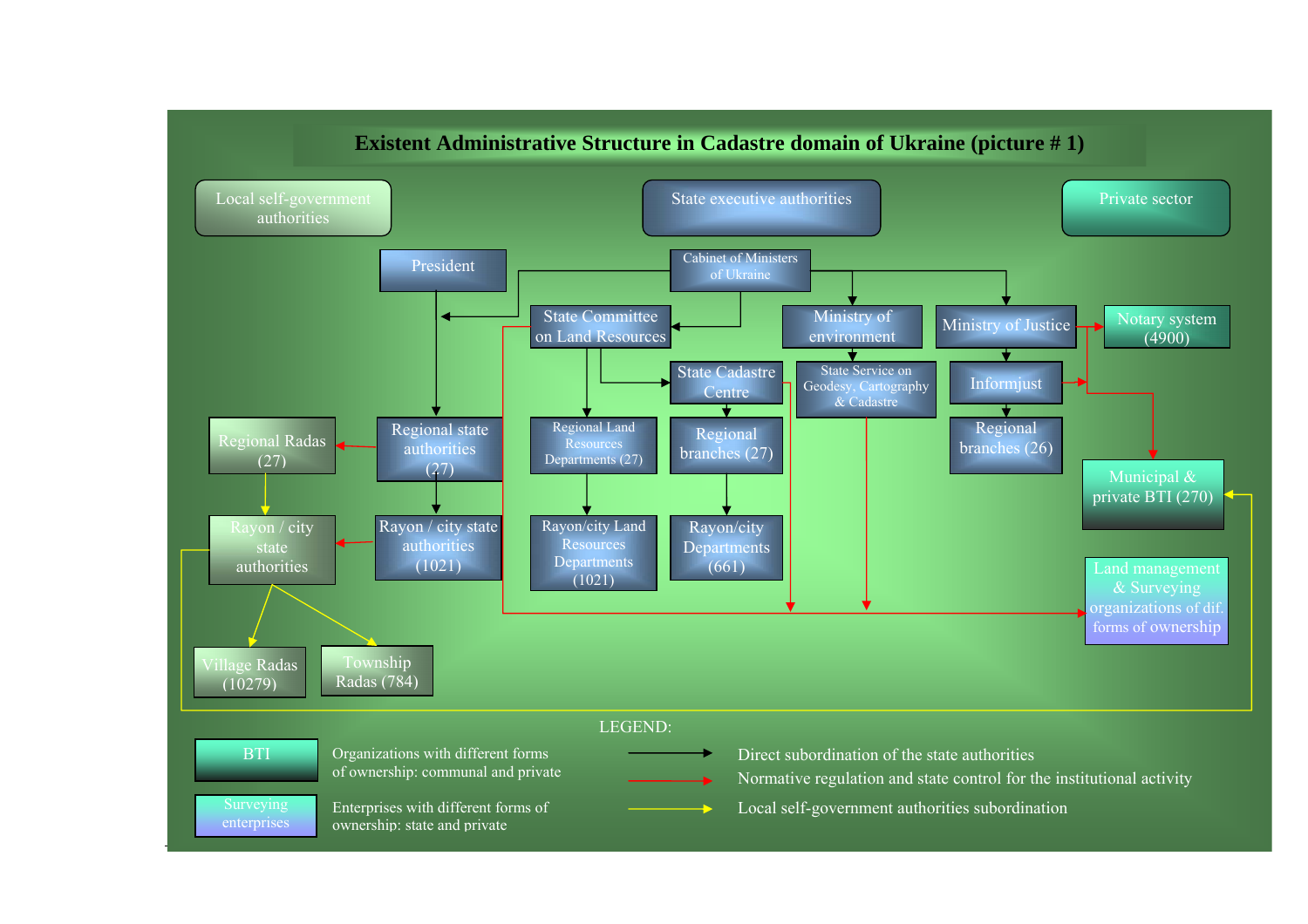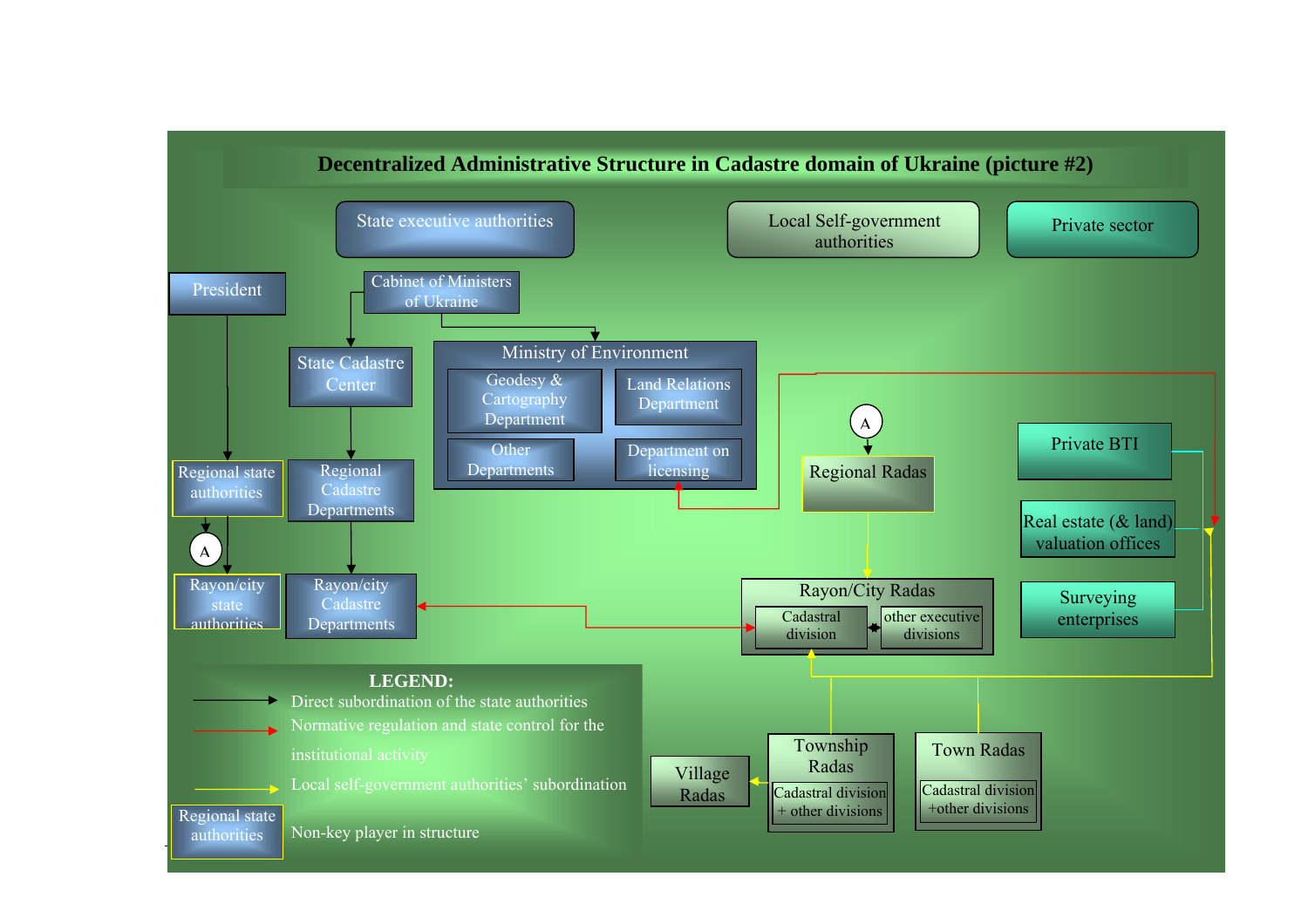The main idea of modification is to transfer the responsibilities and real activities particularly in cadastre domain to the local level, in order to serve communities with reliable cadastral data. The most important level in the new structure is rayon/city level. First reason for this is difficulty to provide the lowest level with qualified staff. But high qualification is indispensable condition for rayon/city level because subordinated communities will be dependent on specialists at the top. The second reason is the most possible awareness of cadastral information. It can't be the case at oblast level because of the current administrative territorial system of Ukraine. Practically rayon/city level plays an intermediate role in getting relevant data locally and transmitting them to the top. Oblast level in case of self-government structure step forth as central level of the hierarchy. On the other hand in the state institution structure as SLCC oblast cadastre department acts more as statistical body where several specialists can assure the working process.

For the purposes of decreasing bureaucracy staff State Committee on Land Resources is amalgamated with State Service on Geodesy, Cartography and Cadastre and subordinated to the Ministry of Environment. It'll allow cutting down multitudinous officials' staff and concentrating forces on land resources regulation in one hand. There are departments on geodesy, cartography, land relations; others are to be created at the Ministry instead. Their responsibilities remain related to the state control for land resources and economic activity of private sector in cadastre domain. The Ministry of Justice is taken out of cadastre domain because coveting to have responsibilities on running own fragmented deeds' registration database this institution contributes to incapacity of current state cadastre and title registration systems.

State Land Cadastre Center (SLCC) which deals with handling the Unified State Land Cadastre System and Title Register stands separately at the picture # 2. It is subordinated directly to the Cabinet of Ministers of Ukraine. The direct subordination will guarantee property rights by the state, and also provide direct responsibility, which is currently dispersed. However there is a dread of monopolization that is always an argument for the authorities in Ukraine do not consolidate cadastre domain and have information fragmented. The structure of SLCC consists of three-level hierarchy. But the author of this paper inclines to excluding intermediate oblast level in the future when a good technological connection connecting system will be developed. There will be no need in translating cadastral data which are accumulated at rayon/city levels through regional level to the Center. SLCC central level responsibilities will consist of normative regulation of all cadastral and title registration procedures, control of its implementation at local level in own structure and by cadastre divisions of self-government bodies.

The whole process of data capturing and transformation of information into Unified State Land Cadastre System takes place at rayon/city level. Rayon/city cadastral departments of the State Land Cadastre Center deal with cadastre data capturing and title registration. In their turn municipal cadastral divisions will be created to make practical activity in cadastre domain at local level. They collect information concerning private and municipal sector for respective municipal databases. Based on justified calculations additional representative offices of cadastral divisions should be introduced at lowest local level (in townships and towns). The number of such divisions depends on the population and number of potential transactions with properties.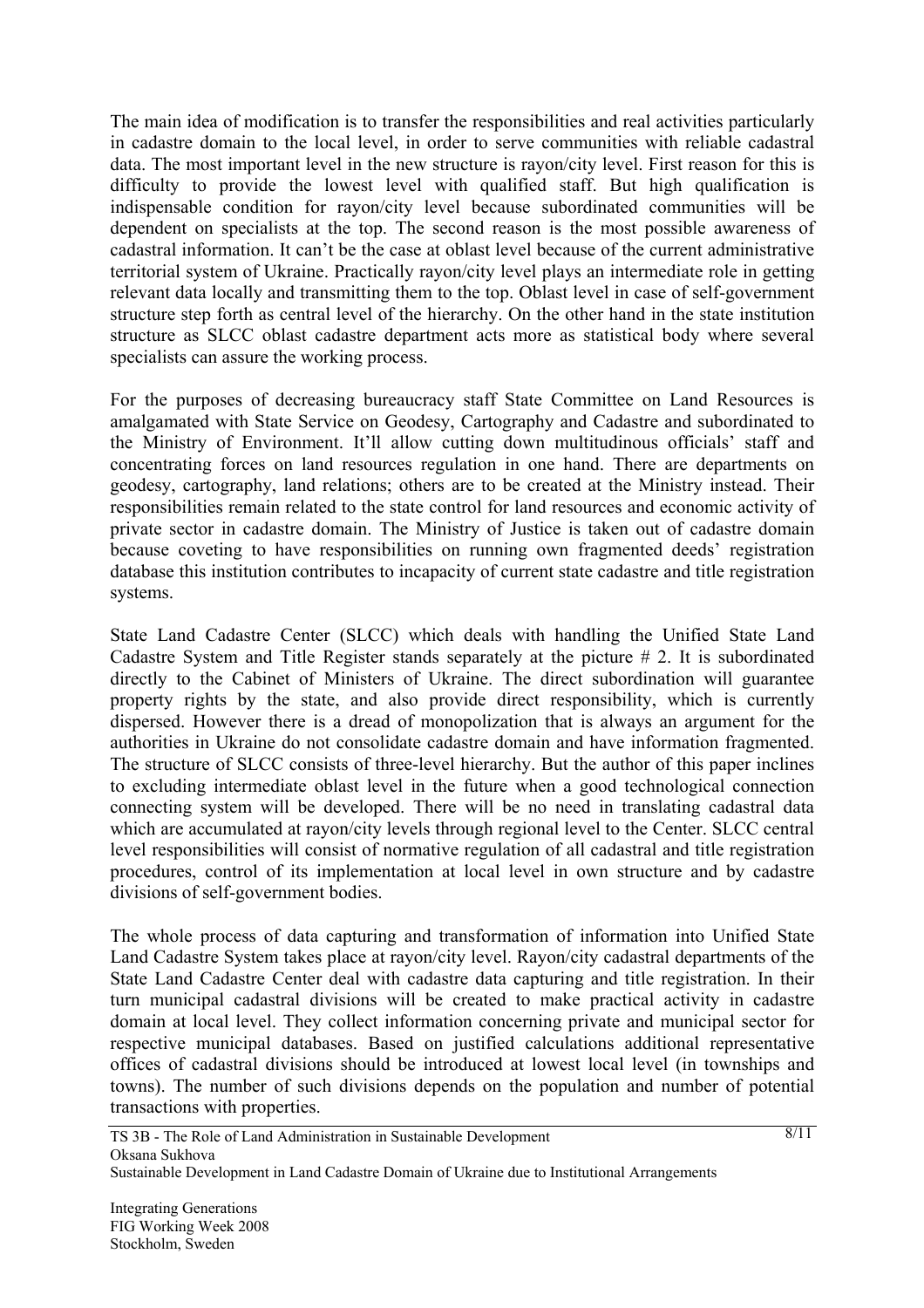An exchange of cadastral information between state cadastre divisions and corresponding municipal divisions is takes place at local level. Local self-governments run own municipal land information systems using different standards for data accumulation and processing, but common standard for data exchange. Each municipal system contains part of cadastral data needed for the Unified State Land Cadastre System. Such information should be transmitted by means of communication channels. Transmission of the information from municipal databases into Unified State Land Cadastre Data Base should be done by legally determined procedure, using state standards.

To determine a degree of rational participation from local state administrations' side in the modified scheme is appeared difficult since this issue is laying in the plain of administrative reform which necessity is on the agenda in Ukraine.

The question is how to minimize involvement of state power sector in cadastre domain, giving the possibility to participate for other sectors of the society? From author's point of view it is enough to have state control over self-government bodies' activity in cadastre domain from SLCC side (whether from central or rayon/city levels). If an administrative reform will take place in Ukraine and a stereotype idea about necessity of three-level management system in Ukraine will be privileged as far as "it is reasonable for Ukraine to have three-level management territorial system where state administration authorities together with self-government presented: central, regional and local" (V.V. Mamonova, O.V. Olshansky, 2002, p.34-43), then rayon (local) state administration level should be in the modified structure of cadastre domain. If scientists will prove the need of delimitation of rayon state administration institution (reducing their responsibilities to work as representatives of regional state administrations) we can exclude rayon state administration from the modified scheme.

Communal BTI agencies keep working as executive committees of self-government authorities at the same level as municipal cadastral divisions until the information about buildings and constructions will be fully integrated into municipal database and simultaneously into the unified State Land Cadastre Database.

At modified scheme on the picture # 2 the notary system as an institution doesn't exist at all as far as it is superfluous financial load on cadastre domain. Existent responsibilities of the notary system within cadastre domain duplicate State Land Cadastre Center responsibilities in the part of title/deed registration. Besides notary's certificate is not anticipated the state guarantee of appearance/ change of rights to real estate. The notary system as judicial body can function separately from the cadastre domain serving formal signification of deeds, but only by wills of real estate owners, not by the state procedure.

Private sector is presented in cadastre domain as land surveying licensed organizations, valuation agencies. Their economical activity is under control of licensed department at the Ministry of Environment. The results of their work are accepted by cadastral division of the municipal body. The problem with having quality control of the work done by licensed organizations remains unresolved. Whether it should be created independent association similar to the Association of Charted Surveyors or other qualified specialists (like in Denmark or Austria)? Or it is enough to strengthen control at central state body level? These questions are left open for future research.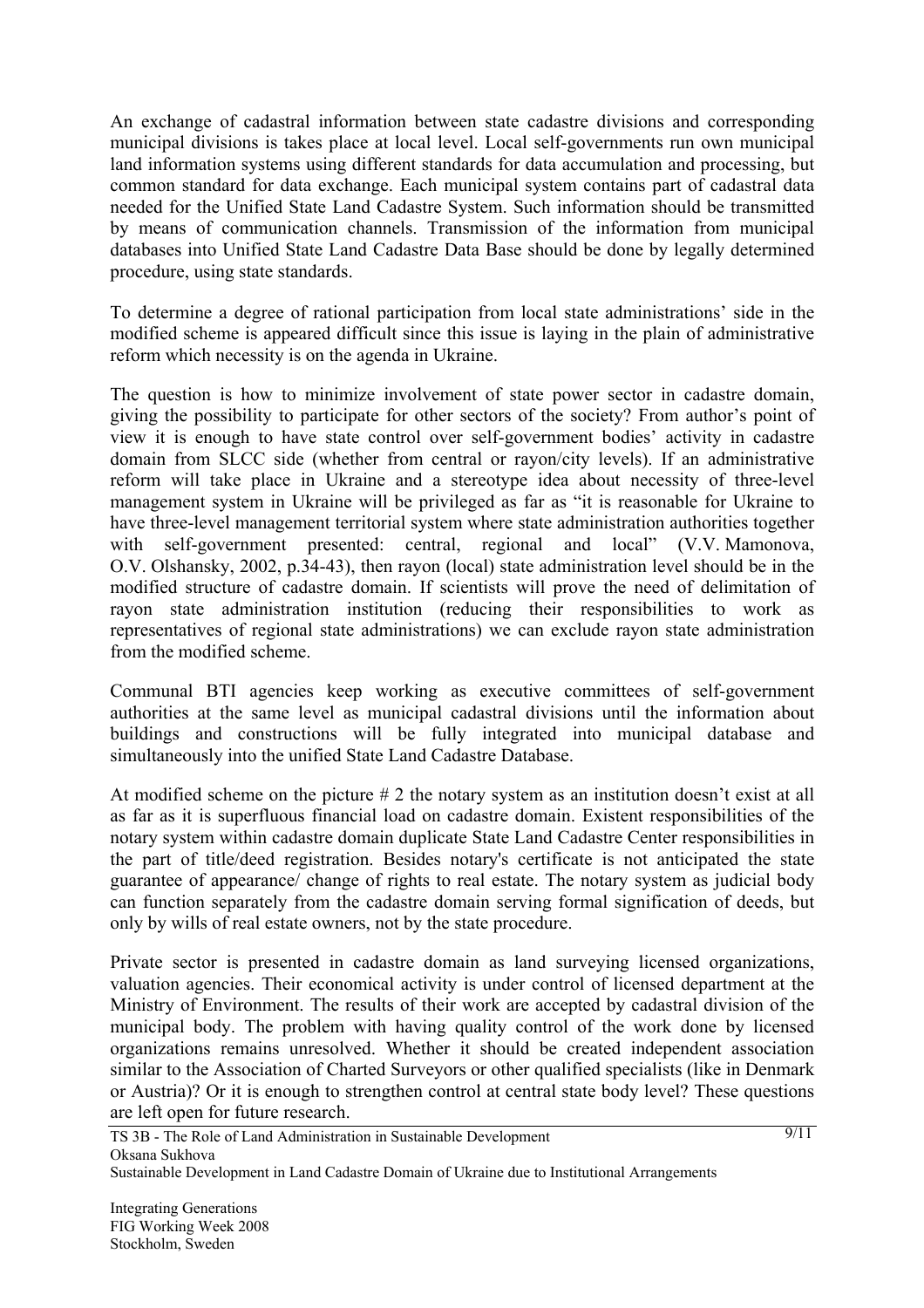# **5. CONCLUSIONS**

In this paper a modified, partly decentralized administrative structure of Ukrainian cadastre domain is suggested. It should obviously be confirmed by necessary financial calculations. Suggested model of administrative structure will allow:

- keeping cadastral and title registration data in common system, integrating them from municipal databases into Unified State Land Cadastre Data Bank;

- providing access to cadastre information for different groups of society, without exception;

- operating with relevant information on land resources and other real estate both at local level as at central level;

- accumulating cadastral information in common system. It could help to enhance an effectiveness of current cadastre domain by means of cost reduction on data migration between institutions.

Also we should take aim at improvement of cadastre domain development in a way of consolidation with private sector representatives like banking sphere, credit institutions and others. Consolidation consists in strengthening partnership connections with private sector in order to attract its force into management process, to make it more responsible for own activity.

Trying to reach effectiveness in land administration system and in cadastre domain in particular we should keep balance between public and private sector involvement. The power should be distributed in such a way that the state authorities will make control in cadastre domain whereas local authorities will implement the immediate cadastral proceedings.

Naturally the risk of disbalance exists. Power fragmentation can bring to the tight state control that means to centralization (as it was during Margaret Tetchier times in Great Britain). In its turn the pressure from the state leads to power fragmentation (which is happened recently in France). It can be also resulted in increased bureaucracy. The author of this paper agrees with the opinion that the most important power decentralized problems consist in reduction of state control in land resources sphere and difficulties in state policy implementation (Peter Newman & Andy Tournley, 1996). Glaring example of it is refusal of Kyiv local authority to integrate cadastral data into the Unified State Land Cadastre System.

The way out in such situations we can adopt from Swedish practice. If local authorities have more privilege they should have equal management responsibility. All local authorities' initiatives like regional land planning programs or other land issues which concerns citizens of the community should be discussed with constituency and finally be presented as a reports to it. At the same time the role of the state remains in strategic planning. For example, if the state has a task to integrate municipal cadastral data into unified central land cadastre database for municipalities it should be first-propriety implementation task.

Paskal's research (Y.A.Tatarnikov, 2006, p.20) discovers impossibility to polish an absolute infallible strategy owing to its permanent correction to inequable environment. But anyway the law of "adaptive mechanism" comes into force when the effectiveness of the system is reached using the whole arsenal of strategies.